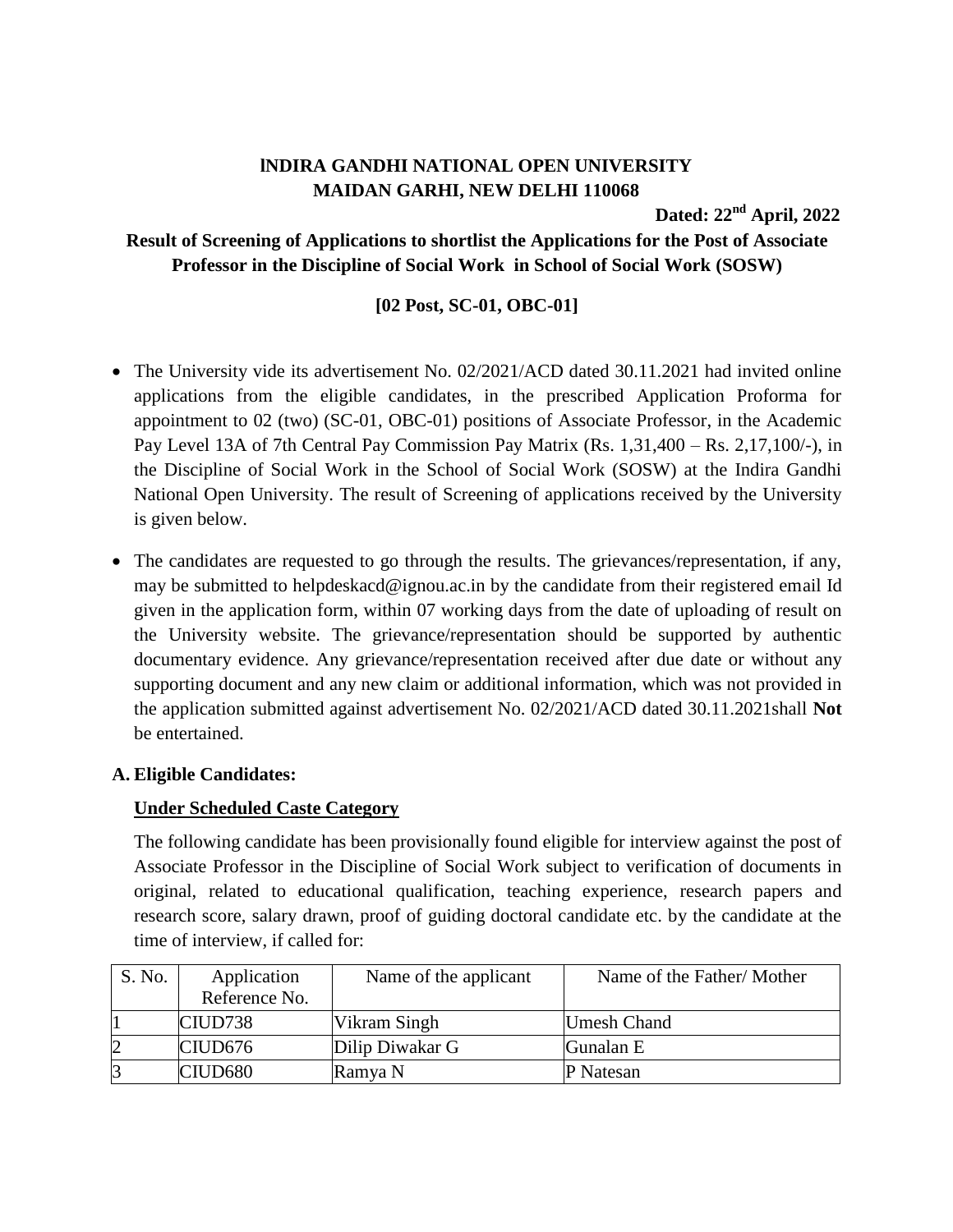# **Under OBC (non-creamy layer) Category**

The following candidate has been provisionally found eligible for interview against the post of Associate Professor in the Discipline of Social Work subject to verification of documents in original, related to educational qualification, teaching experience, research papers and research score, salary drawn, proof of guiding doctoral candidate etc. by the candidate at the time of interview, if called for:

| S. No. | <b>Application Reference</b><br>No. | Name of the applicant | Name of the Father/Mother |
|--------|-------------------------------------|-----------------------|---------------------------|
|        | CID395                              | Lakshmana G           | Govindappa                |
|        | CIUD <sub>383</sub>                 | Nagalingam M          | R. Manickam               |

The short listing as above is further subject to fulfillment of Clause 10 (Counting of Past Services for Direct Recruitment and Promotion under CAS) of UGC Regulations 2018.

In respect of candidates having previous work experience as adhoc/temporary/consolidated salary basis and those with experience in private/autonomous/affiliate Institution or College, then in addition to the letters of experience, appointment Orders, salary certificate etc., the candidate will also be required to submit the copies of Form 16 issued by the Employer / Income Tax Return Forms for the last three years.

### **B. Candidates Not Eligible:**

The following candidates have not been found eligible to be called for the interview for the post of Associate Professor in the Discipline of Social Work, as per reason indicated against each:

| S.  | Application  | Name<br>of<br>the | Observation of the Committee                                                                                                                                                                                                                                  |
|-----|--------------|-------------------|---------------------------------------------------------------------------------------------------------------------------------------------------------------------------------------------------------------------------------------------------------------|
| No. | Reference    | Applicant         |                                                                                                                                                                                                                                                               |
|     | (AIR)<br>No. |                   |                                                                                                                                                                                                                                                               |
|     | No.)         |                   |                                                                                                                                                                                                                                                               |
| 1   | CIUD73       | Siddaramu B.      | • As per the information provided in the<br>application, the entire work experience of the<br>applicant in Gautam Budhha University,<br>Greater Noida is as contractual employee on<br>consolidated salary.<br>• As per the document of Work experience       |
|     |              |                   | enclosed, the applicant is drawing consolidated<br>salary, and the same is not equivalent to the<br>pay scale drawn by the Assistant Professor in<br>the University, hence, the candidate does not<br>fulfill the essential criteria as per Clause $(I)(iii)$ |
|     |              |                   | of Part A of 'Minimum Qualifications and<br>Eligibility Conditions for the Post of Associate<br>Professor in Various Schools of Studies in the                                                                                                                |
|     |              |                   | University' issued along with Advertisement                                                                                                                                                                                                                   |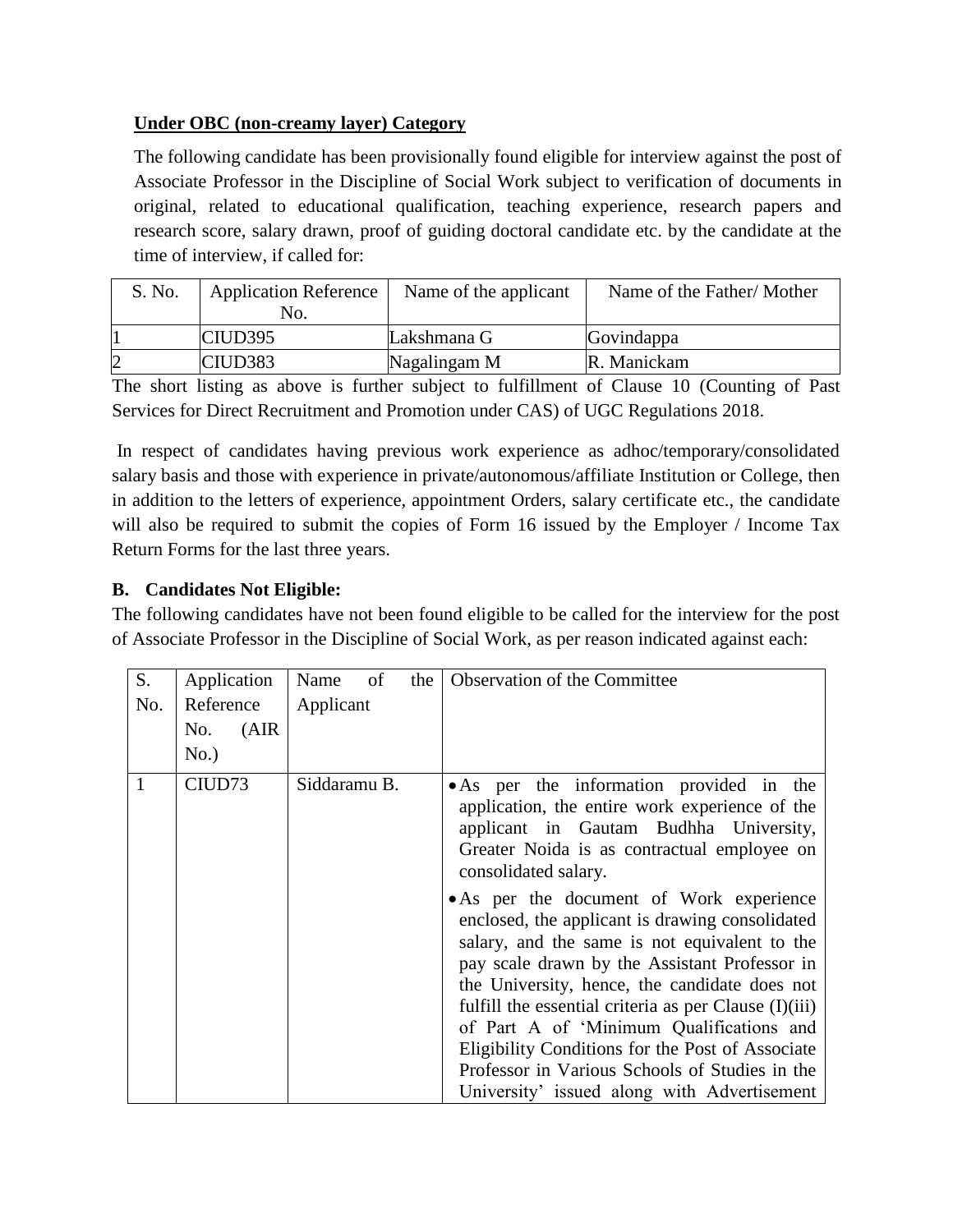|                |         |                        | No. 02/2021/ACD regarding experience of<br>and/or<br>research<br>teaching<br>in<br>an<br>academic/research position equivalent to that of<br>Assistant Professor in a University, College or<br>accredited research Institution/Industry.                                                                                                                                                                                                                                                                                                            |
|----------------|---------|------------------------|------------------------------------------------------------------------------------------------------------------------------------------------------------------------------------------------------------------------------------------------------------------------------------------------------------------------------------------------------------------------------------------------------------------------------------------------------------------------------------------------------------------------------------------------------|
| $\overline{2}$ | CIUD334 | Mohd Husain            | • The OBC (non-creamy layer) category<br>certificate attached with the application is<br>issued of the year 2012, hence, the applicant<br>does not fulfill the condition mentioned under<br>sub-clause 7 of Clause V:Other Conditions<br>indicated in 'Minimum Qualifications and<br>Eligibility Conditions for the Post of Associate<br>Professor in Various Schools of Studies in the<br>University' regarding OBC certificate.                                                                                                                    |
|                |         |                        | • As per the document of Work experience<br>enclosed, There is no pay scale mentioned. In<br>the application, it is mentioned that the<br>applicant is working as Temporary/ Contractual<br>employee.                                                                                                                                                                                                                                                                                                                                                |
|                |         |                        | • In view of above, the applicant does not fulfill<br>the essential criteria as per Clause (I)(iii) of<br>Part A of 'Minimum Qualifications and<br>Eligibility Conditions for the Post of Associate<br>Professor in Various Schools of Studies in the<br>University' issued along with Advertisement<br>No. 02/2021/ACD regarding experience<br>of<br>and/or<br>research<br>teaching<br>in<br>an<br>academic/research position equivalent to that of<br>Assistant Professor in a University, College or<br>accredited research Institution/Industry. |
|                |         |                        | • The applicant does not have seven publications<br>in the peer-reviewed or UGC-listed journals.                                                                                                                                                                                                                                                                                                                                                                                                                                                     |
| 3              | CIUD709 | Bir Abhimanyu<br>Kumar | The applicant does not have Ph.D. Degree in the<br>concerned/allied/relevant<br>discipline.<br>The<br>applicant has Post Graduate and Doctorate<br>degree in Environmental Sciences.                                                                                                                                                                                                                                                                                                                                                                 |
| 4              | CIUD724 | Anup Kumar             | The applicant does not have seven publications<br>in the peer-reviewed or UGC-listed journals.                                                                                                                                                                                                                                                                                                                                                                                                                                                       |
| 5              | CIUD736 | Monika Monika          | The applicant does not have:                                                                                                                                                                                                                                                                                                                                                                                                                                                                                                                         |
|                |         |                        | • Ph.D. Degree in the concerned/allied/relevant<br>discipline. The applicant has Post Graduate<br>degree in Electronics and Communication and<br>Doctorate degree in Forensic Investigation.                                                                                                                                                                                                                                                                                                                                                         |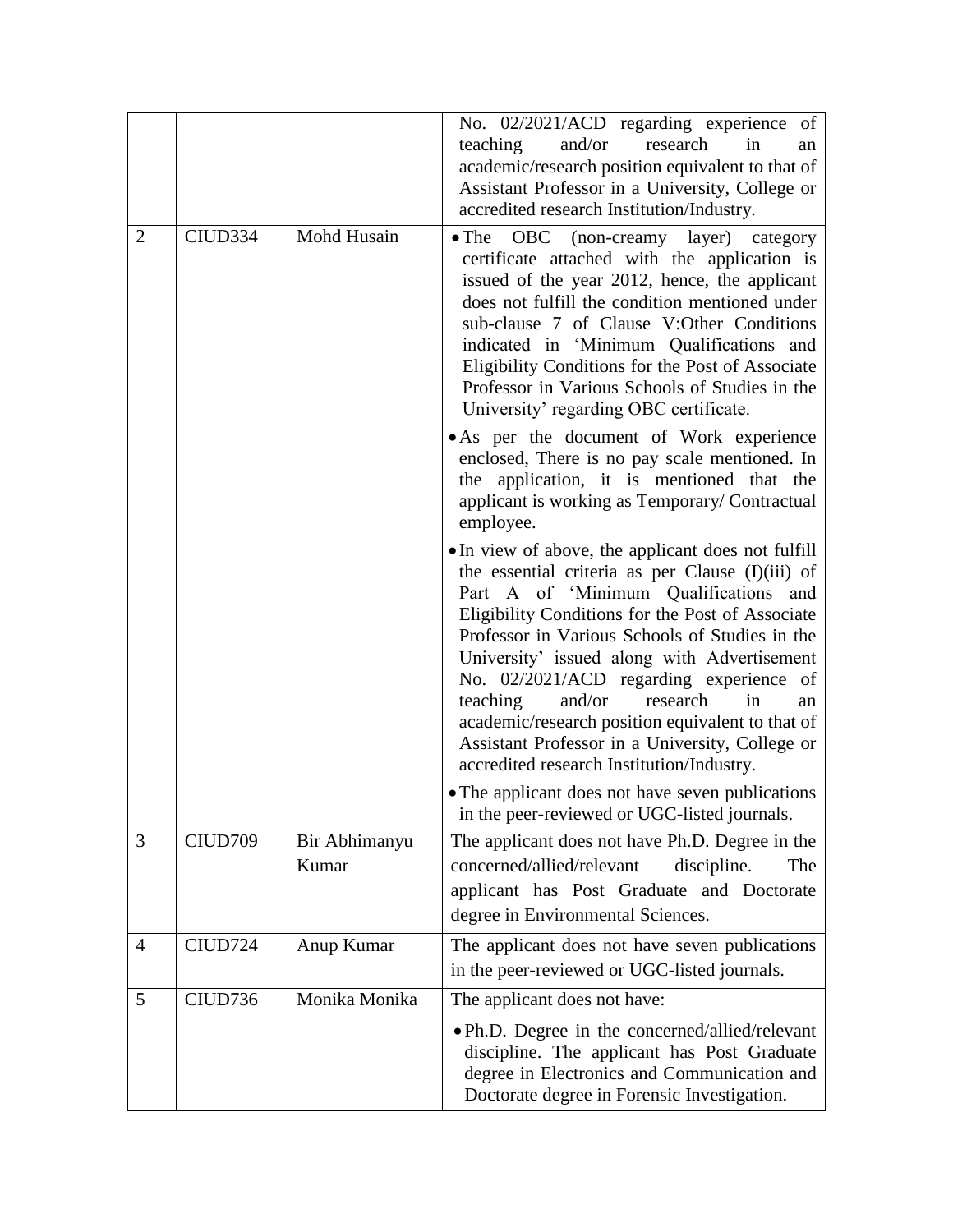|                |         |                                     | • Eight years of experience of teaching and/or<br>research in an academic/research position<br>equivalent to that of Assistant Professor in a<br>University, College or accredited research<br>Institution/Industry.                                                                                                                                                                                                                                                                                                                          |
|----------------|---------|-------------------------------------|-----------------------------------------------------------------------------------------------------------------------------------------------------------------------------------------------------------------------------------------------------------------------------------------------------------------------------------------------------------------------------------------------------------------------------------------------------------------------------------------------------------------------------------------------|
|                |         |                                     | • Seven publications in the peer-reviewed or<br>UGC-listed journals.                                                                                                                                                                                                                                                                                                                                                                                                                                                                          |
|                |         |                                     | • Total research score of Seventy five (75)<br>points.                                                                                                                                                                                                                                                                                                                                                                                                                                                                                        |
| 6              | CIUD740 | Dipakbhai<br>Khushalbhai<br>Makwana | Most of the period of employment of the<br>applicant is as Contractual employee drawing a<br>consolidated salary.                                                                                                                                                                                                                                                                                                                                                                                                                             |
|                |         |                                     | Hence, the applicant does not fulfill the essential<br>criteria as per Clause (I)(iii) of Part A of<br>Qualifications<br>'Minimum<br>and<br>Eligibility<br>Conditions for the Post of Associate Professor in<br>Various Schools of Studies in the University'<br>along<br>with Advertisement<br>issued<br>No.<br>02/2021/ACD regarding experience of teaching<br>and/or research in an academic/research position<br>equivalent to that of Assistant Professor in a<br>University, College or accredited research<br>Institution/Industry.    |
| $\overline{7}$ | CIUD756 | Jagadeeshwarlu<br>Thati             | Most of the period of employment of the<br>applicant is as Contractual employee drawing a<br>consolidated salary.                                                                                                                                                                                                                                                                                                                                                                                                                             |
|                |         |                                     | Hence, the applicant does not fulfill the essential<br>criteria as per Clause (I)(iii) of Part A of<br>Qualifications<br>'Minimum<br>and<br>Eligibility<br>Conditions for the Post of Associate Professor in<br>Various Schools of Studies in the University'<br>along<br>with<br>Advertisement<br>No.<br>issued<br>02/2021/ACD regarding experience of teaching<br>and/or research in an academic/research position<br>equivalent to that of Assistant Professor in a<br>University, College or accredited research<br>Institution/Industry. |
| 8              | CIUD758 | Anjaiah Bandela                     | The applicant does not have seven publications<br>in the peer-reviewed or UGC-listed journals.                                                                                                                                                                                                                                                                                                                                                                                                                                                |
| 9              | CIUD839 | Sathia<br>Suthanthiraveeran         | The applicant does not have eight years of<br>experience of teaching and/or research in an<br>academic/research position equivalent to that of                                                                                                                                                                                                                                                                                                                                                                                                |